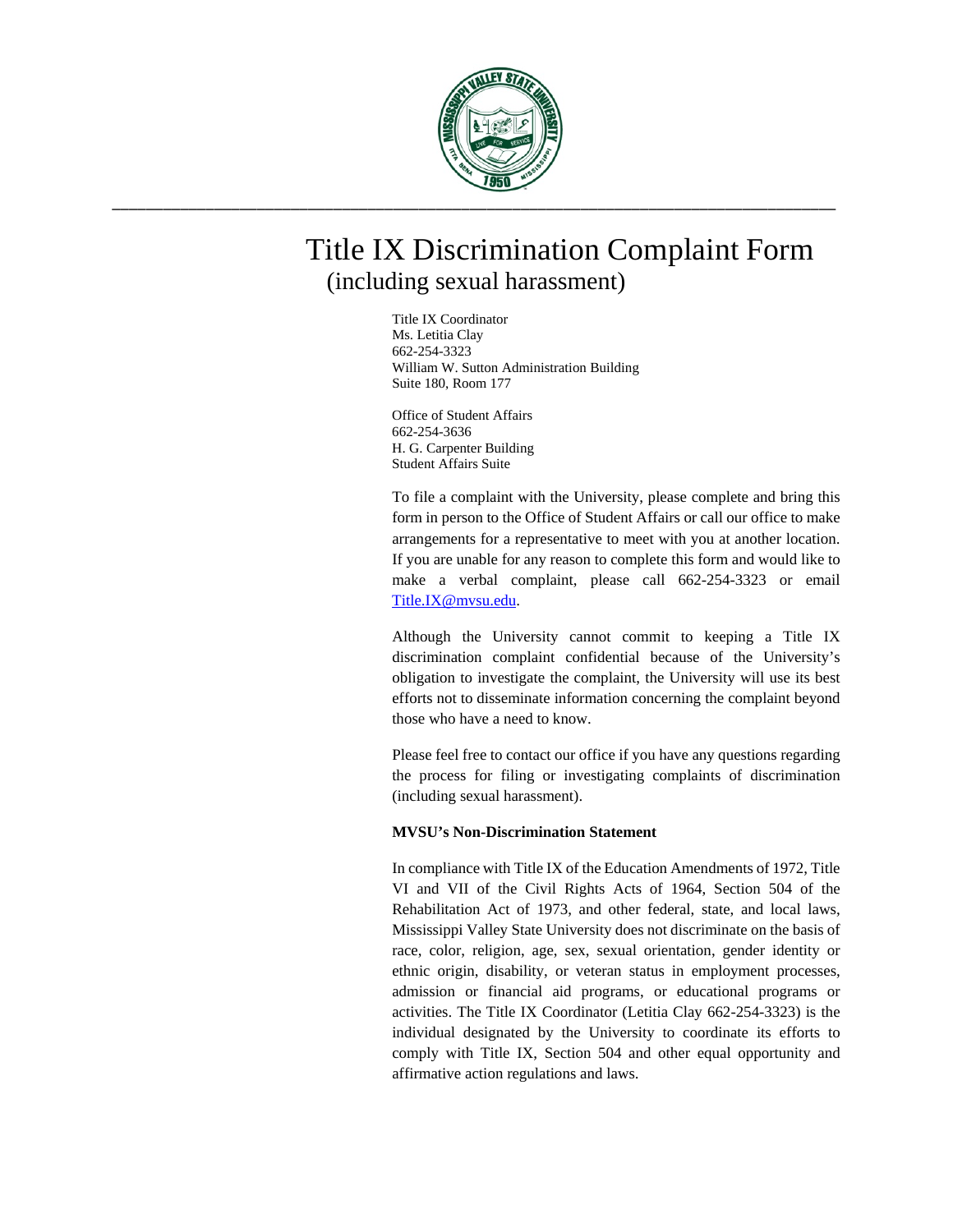## **Title IX Discrimination Complaint Form**

Title IX of the Education Amendments of 1972 (20 U.S.C. § 1681) is an all-encompassing federal law that prohibits discrimination based on the gender of students and employees of educational institutions which receive federal financial assistance. **When the form has been completed and signed by you, and then signed by the Title IX Coordinator, your complaint has been properly received and noted by the University.** We will provide you with a copy of this form as well as complete information about the Title IX complaint process.

| The Title IX Coordinator                       | I am filing this complaint as a (check one):                                                                                                                                                                   |       |                |  |
|------------------------------------------------|----------------------------------------------------------------------------------------------------------------------------------------------------------------------------------------------------------------|-------|----------------|--|
| and/or designee<br>investigates complaints     | $\Box$ Faculty                                                                                                                                                                                                 | Staff | $\Box$ Student |  |
| by faculty, staff, and<br>students who believe | <b>Printed Name</b>                                                                                                                                                                                            |       |                |  |
| themselves to be<br>harmed by sexual           | Department (if applicable)                                                                                                                                                                                     |       |                |  |
| harassment or                                  | Cell Phone                                                                                                                                                                                                     |       | Home Phone     |  |
| discrimination and<br>harassment related to    | School/Work Address                                                                                                                                                                                            |       |                |  |
| gender.                                        | <b>Home Address</b>                                                                                                                                                                                            |       |                |  |
|                                                | Employee ID                                                                                                                                                                                                    |       | Student ID     |  |
|                                                | Have you brought this matter to the attention of any other department(s) at the University? If so, please list<br>the name(s) and department(s) of all other persons with whom you have discussed this matter. |       |                |  |
|                                                | <b>Type of Complaint</b>                                                                                                                                                                                       |       |                |  |
|                                                | Check all that apply $(v)$                                                                                                                                                                                     |       |                |  |
|                                                | $\Box$ Bullying                                                                                                                                                                                                |       |                |  |
|                                                | $\Box$ Cyber bullying                                                                                                                                                                                          |       |                |  |
|                                                | □ Gender Discrimination                                                                                                                                                                                        |       |                |  |
|                                                | $\square$ Gender Inequity                                                                                                                                                                                      |       |                |  |
|                                                | □ Sexual Harassment                                                                                                                                                                                            |       |                |  |
|                                                | $\Box$ Sexual Assault                                                                                                                                                                                          |       |                |  |
|                                                | □ Sexual Misconduct                                                                                                                                                                                            |       |                |  |

- □ Stalking
- □ Rape
- □ Retaliation
- □ Relationship Violence
- □ Other \_\_\_\_\_\_\_\_\_\_\_\_\_\_\_\_\_\_\_\_\_\_\_\_\_\_\_\_\_\_\_\_\_\_\_\_\_\_\_\_\_\_\_\_\_\_\_\_\_\_\_\_\_\_\_\_\_\_\_\_\_\_\_\_\_\_

**Complaint:** Describe your complaint. Please summarize below and attach additional pages describing your complaint if necessary. \_\_\_\_\_\_\_\_\_\_\_\_\_\_\_\_\_\_\_\_\_\_\_\_\_\_\_\_\_\_\_\_\_\_\_\_\_\_\_\_\_\_\_\_\_\_\_\_\_\_\_\_\_\_\_\_\_\_\_\_\_\_\_\_\_\_\_\_\_\_\_\_\_\_\_\_\_\_\_\_\_\_\_\_\_\_\_\_\_\_\_\_\_\_\_\_\_\_

\_\_\_\_\_\_\_\_\_\_\_\_\_\_\_\_\_\_\_\_\_\_\_\_\_\_\_\_\_\_\_\_\_\_\_\_\_\_\_\_\_\_\_\_\_\_\_\_\_\_\_\_\_\_\_\_\_\_\_\_\_\_\_\_\_\_\_\_\_\_\_\_\_\_\_\_\_\_\_\_\_\_\_\_\_\_\_\_\_\_\_\_\_\_\_\_ Name of person or persons you believe committed the offense against you and how you have contact with them, e.g. supervisor, coworker, faculty, customer. \_\_\_\_\_\_\_\_\_\_\_\_\_\_\_\_\_\_\_\_\_\_\_\_\_\_\_\_\_\_\_\_\_\_\_\_\_\_\_\_\_\_\_\_\_\_\_\_\_\_\_\_\_\_\_\_\_\_\_\_\_\_\_\_\_\_\_\_\_\_\_\_\_\_\_\_\_\_\_\_\_\_\_\_\_\_\_\_\_\_\_\_\_\_\_\_\_\_\_\_\_\_\_\_\_\_\_\_\_

\_\_\_\_\_\_\_\_\_\_\_\_\_\_\_\_\_\_\_\_\_\_\_\_\_\_\_\_\_\_\_\_\_\_\_\_\_\_\_\_\_\_\_\_\_\_\_\_\_\_\_\_\_\_\_\_\_\_\_\_\_\_\_\_\_\_\_\_\_\_\_\_\_\_\_\_\_\_\_\_\_\_\_\_\_\_\_\_\_\_\_\_\_\_\_\_\_\_\_\_\_\_\_\_\_\_\_\_\_ \_\_\_\_\_\_\_\_\_\_\_\_\_\_\_\_\_\_\_\_\_\_\_\_\_\_\_\_\_\_\_\_\_\_\_\_\_\_\_\_\_\_\_\_\_\_\_\_\_\_\_\_\_\_\_\_\_\_\_\_\_\_\_\_\_\_\_\_\_\_\_\_\_\_\_\_\_\_\_\_\_\_\_\_\_\_\_\_\_\_\_\_\_\_\_\_\_\_\_\_\_\_\_\_\_\_\_\_\_ \_\_\_\_\_\_\_\_\_\_\_\_\_\_\_\_\_\_\_\_\_\_\_\_\_\_\_\_\_\_\_\_\_\_\_\_\_\_\_\_\_\_\_\_\_\_\_\_\_\_\_\_\_\_\_\_\_\_\_\_\_\_\_\_\_\_\_\_\_\_\_\_\_\_\_\_\_\_\_\_\_\_\_\_\_\_\_\_\_\_\_\_\_\_\_\_\_\_\_\_\_\_\_\_\_\_\_\_\_ \_\_\_\_\_\_\_\_\_\_\_\_\_\_\_\_\_\_\_\_\_\_\_\_\_\_\_\_\_\_\_\_\_\_\_\_\_\_\_\_\_\_\_\_\_\_\_\_\_\_\_\_\_\_\_\_\_\_\_\_\_\_\_\_\_\_\_\_\_\_\_\_\_\_\_\_\_\_\_\_\_\_\_\_\_\_\_\_\_\_\_\_\_\_\_\_\_\_\_\_\_\_\_\_\_\_\_\_\_

\_\_\_\_\_\_\_\_\_\_\_\_\_\_\_\_\_\_\_\_\_\_\_\_\_\_\_\_\_\_\_\_\_\_\_\_\_\_\_\_\_\_\_\_\_\_\_\_\_\_\_\_\_\_\_\_\_\_\_\_\_\_\_\_\_\_\_\_\_\_\_\_\_\_\_\_\_\_\_\_\_\_\_\_\_\_\_\_\_\_\_\_\_\_\_\_\_\_ \_\_\_\_\_\_\_\_\_\_\_\_\_\_\_\_\_\_\_\_\_\_\_\_\_\_\_\_\_\_\_\_\_\_\_\_\_\_\_\_\_\_\_\_\_\_\_\_\_\_\_\_\_\_\_\_\_\_\_\_\_\_\_\_\_\_\_\_\_\_\_\_\_\_\_\_\_\_\_\_\_\_\_\_\_\_\_\_\_\_\_\_\_\_\_\_\_\_ \_\_\_\_\_\_\_\_\_\_\_\_\_\_\_\_\_\_\_\_\_\_\_\_\_\_\_\_\_\_\_\_\_\_\_\_\_\_\_\_\_\_\_\_\_\_\_\_\_\_\_\_\_\_\_\_\_\_\_\_\_\_\_\_\_\_\_\_\_\_\_\_\_\_\_\_\_\_\_\_\_\_\_\_\_\_\_\_\_\_\_\_\_\_\_\_\_\_